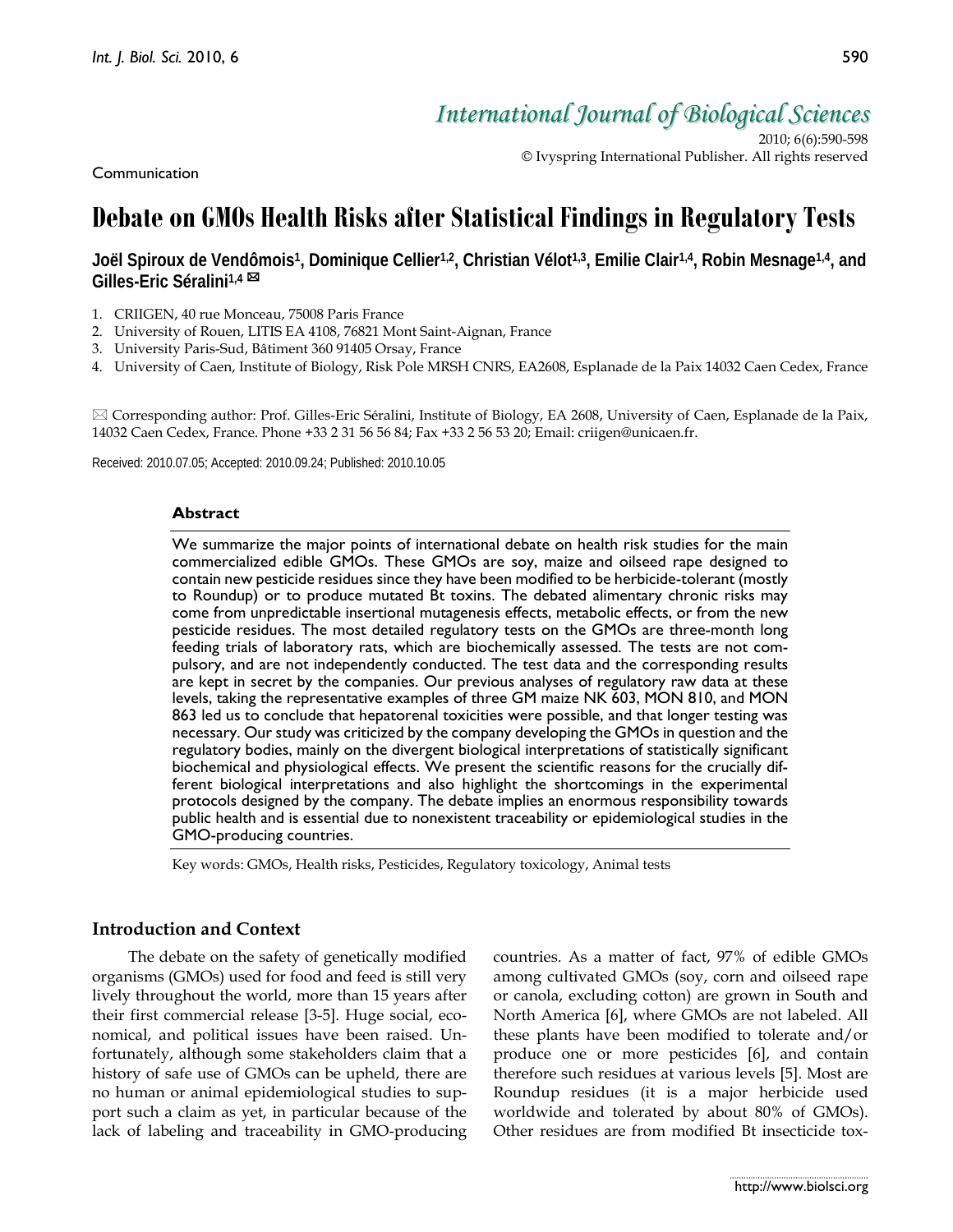ins, which are directly synthesized by the GM plants from transgenes.

The debate on health risks is first of all based on theoretical considerations, and second on the knowledge derived from mammalian experiments fed on GMOs. The latter experiments are not systematically performed, and can be part of non-compulsory regulatory tests. The scientific question about edible GMOs health risks amounts to how they have been tested and interpreted, especially in mammals. Nutritional tests with weight, bone mass, and for instance milk or meat production are available, as well as acute toxicological tests with recombinant proteins, in vitro digestibility of transgenic proteins, and limited compositional analysis among other data. However, the possible chronic side effects of pesticide residues are not scientifically assessed, whereas these edible GMOs were modified in order to either tolerate or produce such residues in the first place. In addition, unpredictable metabolic effects, such as metabolic interferences, or direct or indirect insertional mutagenesis consequences cannot be excluded. All these possibilities have been summarized (Fig. 1). For instance, insertion of the transgene in varieties producing Cry1Ab toxin caused a complex recombination event, leading to the synthesis of new RNA products encoding unknown proteins [7], or/and to metabolic pathways variations which caused up to 50% changes in measured osmolytes and branched aminoacids [8]. The frequency of such events in comparison to classical hybridization is by nature unpredictable and new proteomic technologies have shown to be effective in evaluating the potential collateral effects due to insertional mutagenesis [9].

In order to analyze subchronic or chronic toxicological signs, it is more informative to focus on studies including numerous blood and organ parameters. Most of these are 90 day-long feeding regulatory trials on rats eating GM corn or soy. The raw data issued by the companies particularly attracted our interest. We obtained the said data by Court order and lawyers (since the data were previously kept secret). We recently published a second batch of new assessments [1, 2, 5]. We reviewed all of them, and they revealed significant statistical differences (~9%) which concentrate mostly on kidneys and livers, and are considered both by the companies and the official approval committees as irrelevant where the safety of GMOs is concerned [10].

In fact, behind this scientific controversy, what is at stake really is the commercialization (or not) of GMOs around the world, and overall, the rules of scientific assessment that could be modified. The present rules for GMO risk assessment are mainly based on the concept of substantial equivalence that was accepted by OECD in 1993 and then included in the FDA (Food and Drug Administration) regulation (Part IX : Foods Derived From New Plants Varieties) : *« In most cases the substances expected to become components of food as a result of genetic modification will be the same as or substantially similar to substances commonly found in food such as proteins, fats and oils, and carbohydrates. »* Such a concept is subjected to debate in the scientific community because it is based on a simplistic view of living cells. In particular, it overlooks all the interactions between genes, and the direct or indirect potential metabolic consequences of insertional mutagenesis. This implies that GMOs are insufficiently evaluated. We realize that the requirement for longer and more detailed regulatory tests would reduce the profitability of GMOs, but protecting mammalian and human health seems even more essential in our views.

Some official agencies authorizing GMOs consumption eventually decided not to take into account our published results [1, 2], and in particular the agencies defended Monsanto's opinions on their websites. Here, we review the arguments of the scientific debate for data interpretation:

It is well known that there were different opinions over the interpretations of the significant differences in the blood and organs of rats eating GMOs in comparison to controls, especially in our counter-analyses on the raw data of three toxicological tests carried out by Monsanto, the results of which we obtained by Court decision [1, 2]. These tests pertain to three GM corns owned by Monsanto: MON 863 and MON 810 which are continuously producing a rootworm and a corn-borer insecticide, respectively, and NK 603 Roundup-tolerant maize, which contains Roundup herbicide residues. Although the European legislation requests transparency of health and environmental impacts in regulatory tests, the raw data were first considered as confidential by biotech firms. It is also true for all other commercialized GMOs, especially those varieties producing or tolerating one or several pesticides, for which the data should be made public.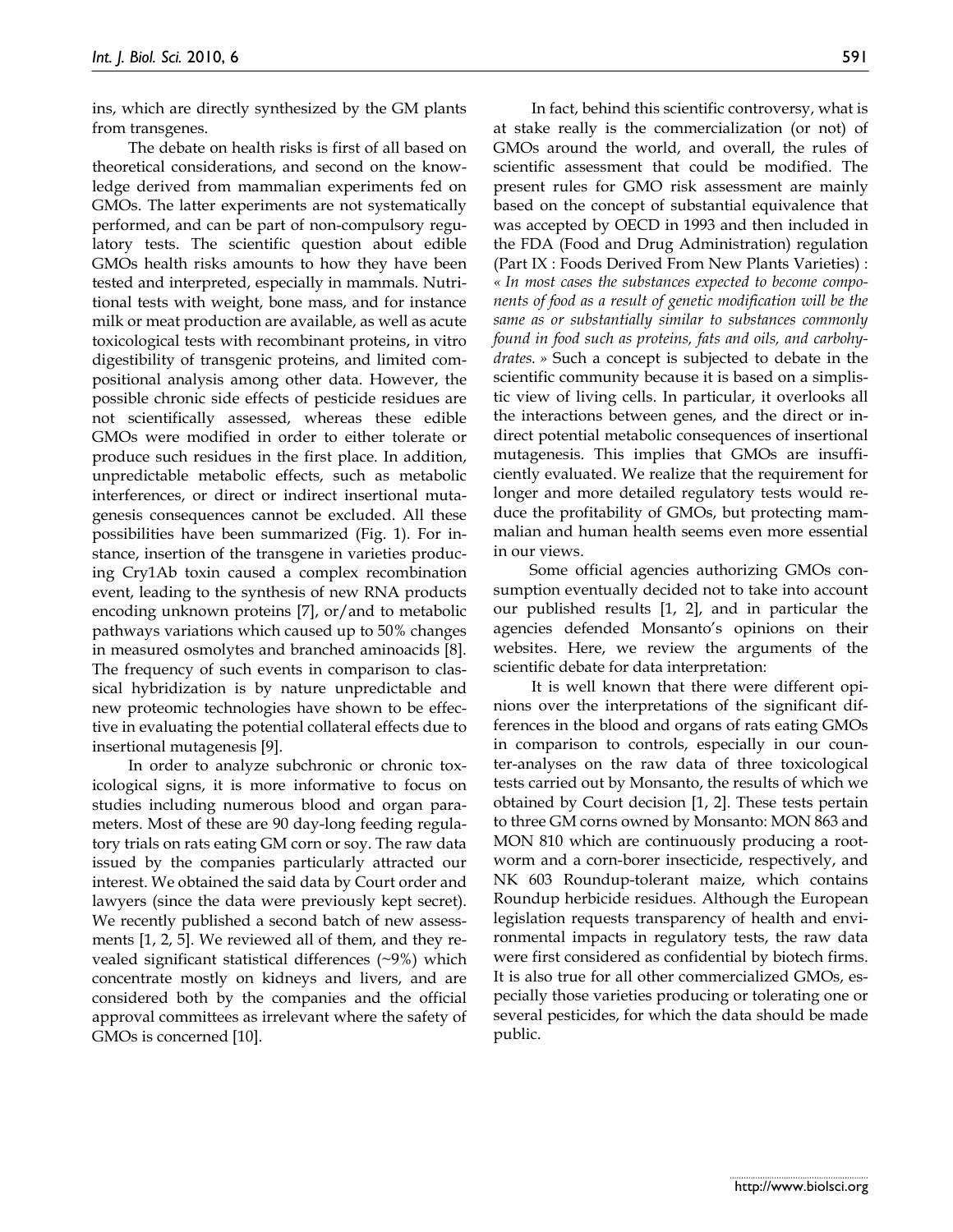

**Fig 1. Proposed mode of actions of agricultural GMOs and/or associated pesticides on health.** Almost all GMOs disseminated in the environment are plants, namely soy, maize, cotton, and oilseed rape (1995-2010). Their genetic and phenotypic modifications are only herbicide tolerance and / or insecticide production (modified Bt toxins) in more than 99% cases. Thus they can be described as pesticide plants. Consequently, two major health risks are described: (1) due to mid or long term side effects, brought by new pesticide residues in food or feed, and directly due to the new genetic characteristic. These residues can be from herbicide(s) absorbed by tolerance (Roundup residues in more than 90% herbicide-tolerant GMOs) in most cases, or from new modified insecticide Bt toxins, mutated or truncated in all insecticide-GMOs. (2) Insertional mutagenesis linked to the genetic modification, or post-genomic metabolic interferences or derivations. These are direct or indirect less specific effects independent from the toxicology assessment of the transgene product. These unexpected possible consequences cannot be approached by gross substantial equivalence studies without metabolomic analyses. They can be invisible on the plant phenotype, but still able to induce long term toxicity after consumption, specific to each genetic transformation. The possible combined effects between all these impacts cannot be excluded, inducing chronic pathologies after regular consumption. Only long term testing (more than 3 months in mammals) could answer these possibilities. Thus, regulatory agencies must adapt their methods for health risk assessments of agricultural GMOs, taking into account associated pesticides and their formulations. They should also approach combined effects at different periods of life and on several generations, to be complete, overall when a new food/feed concerns billions of people without traditional knowledge of its consumption.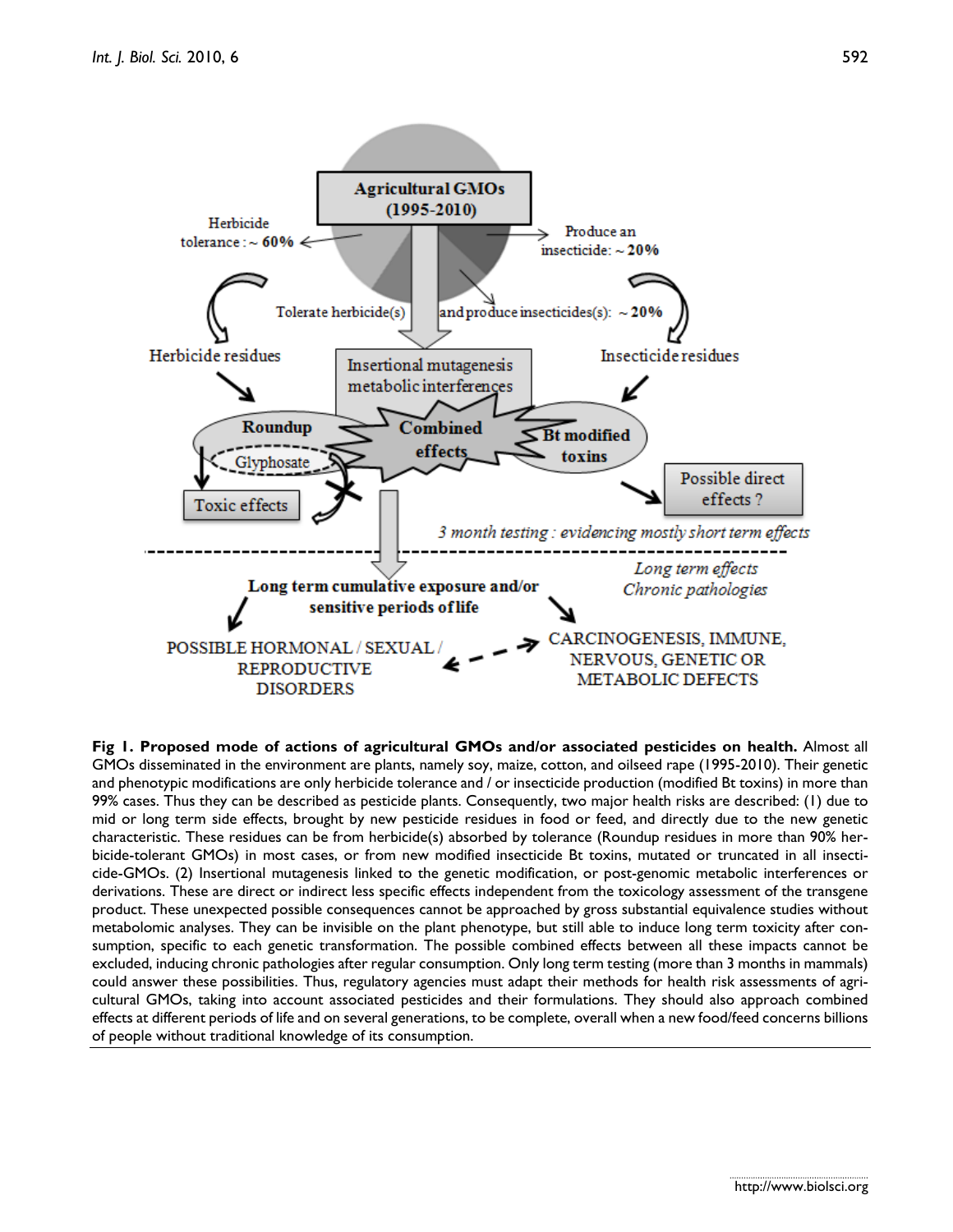# **Debate on the shortcomings of the experimental design**

All regulatory 90-day rat feeding studies with GMOs have been constructed on the same scheme. The shortcomings of the experimental design are underlined below and summarized (Table 1):

a) Too small number of animals were studied: 10 individuals were measured for biochemical parameters out of 20 per group. This might be enough for long-term experiments, but not over such a short period of time, as naturally a small number of effects or only effects of low amplitude were induced, to be compared to a slowly developing chronic pathology. This kind of protocol could result in low power statistical tests and therefore too many false negative results (for example, it could be misleading, and induce by mistake the research worker to reject a possible effect of the consumption of GMOs).

b) Too many control rats: the number of controls is four times higher in the regulatory tests that have been used all over the world to authorize the main GMOs. Such an imbalance between control and treated rats may conceal the visible effects. Out of 400 rats, there were only 80 eating GMOs (and only 40 biochemically analyzed), thus 4 groups of 10 animals, with 2 dosages (11 and 33% GMO in equilibrated diet), and 2 blood analyses per group (after 5 and 14 weeks). Both sexes were equally represented. But overall we judge the 320 "reference animals" too numerous in comparison to the treated ones. As only half of the rats were studied on all the biochemical and blood parameters, this means that the decisions

were made only on 40 rats eating GMOs and assessed from a group of 400 animals, over 90 days.

c) Too many control treatments: the 320 non-GM fed animals were treated in fact with 7 different diets which were supposed to represent a variability of the possible regimen. Six constituted the so-called "reference" groups with feed not demonstrated as substantially equivalent. Moreover, only two dosages in the control groups were chemically equivalent to the GM diets that were made with the isogenic maize or a corn close to the GM variety. But two doses are insufficient to study any dose-related effect.

d) The rat was the only mammal fed with GMOs for 3 months.

e) The regulatory test was only performed once for each GMO, which was then supposed to be eaten all over the world.

f) The duration of 90 days is the longest test on file and only on young adult mammals; it was not long enough to observe chronic effects.

g) The lack of developmental, reproductive as well as chronic or multi-generational tests is the subject of a heated debate for the GMOs currently available on the market.

This experimental protocol from Monsanto was accepted by several official committees, first confidentially. This procedure is a point of controversy not only with Monsanto, but also with the agencies that have published opinions on our work [1, 2, 5]. We will refer to their opinions collectively as Monsanto et al. in the following, unless otherwise specified, to simplify the reading of this paper.

**Table 1**. Insufficiencies of currently used tests, criteria and interpretations; proposed improvements for GMOs health risks assessment. We reviewed here the current protocols used by industry and regulatory committees in commercialized agricultural GMOs. The feeding trials described in column 1 were performed in order to obtain GMOs commercialization, via regulatory agencies. The improvements proposed (column 2) will adapt these tests to modern knowledge in toxicology, in order to avoid the main consequences of overlooked risks (column 3).

| Critical parameters<br>and interpretations | Present regulatory assessment                                      | <b>Improvements proposed</b>                                                                   | Main consequences<br>if improvements not applied         |
|--------------------------------------------|--------------------------------------------------------------------|------------------------------------------------------------------------------------------------|----------------------------------------------------------|
| Number of animals / group                  | 10 measured on 20 / group                                          | At least 20 rats for 3 months, 10 or<br>more for 24 months / group                             | Low statistical power                                    |
| Number of controls versus<br>treatments    | Too many reference or control<br>groups (320)/ 80 GMO-treated only | Avoid to multiply completely dif-<br>ferent control groups                                     | Risk of concealing statistical<br>effects                |
| <b>Species</b>                             | Rat only (in mammals with blood<br>analyses)                       | Rat and other(s) species such as Mice Results too much species-specific<br>/ Rabbit            |                                                          |
| Replication of toxicological<br>test       | Only once                                                          | At least two                                                                                   | Reproducibility, Reliability not<br>proven               |
| Length                                     | Subchronic (3 months)                                              | Chronic (24 months) + develop-<br>mental $+$ transgenerational                                 | Missing long term, fetal or<br>transgenerational effects |
| <b>Doses</b>                               | 2 doses                                                            | 3 doses                                                                                        | Missing dose response relation-<br>ship                  |
| Type of treatment                          | GMO                                                                | GMOs with/without associated<br>pesticides                                                     | Confusion between mutagenesis<br>/ pesticides effects    |
| Food composition                           | Substantial equivalence                                            | More detailed composition with<br>specific pesticides residues and me-<br>tabolites, adjuvants | Missing potential contaminants<br>and combined effects   |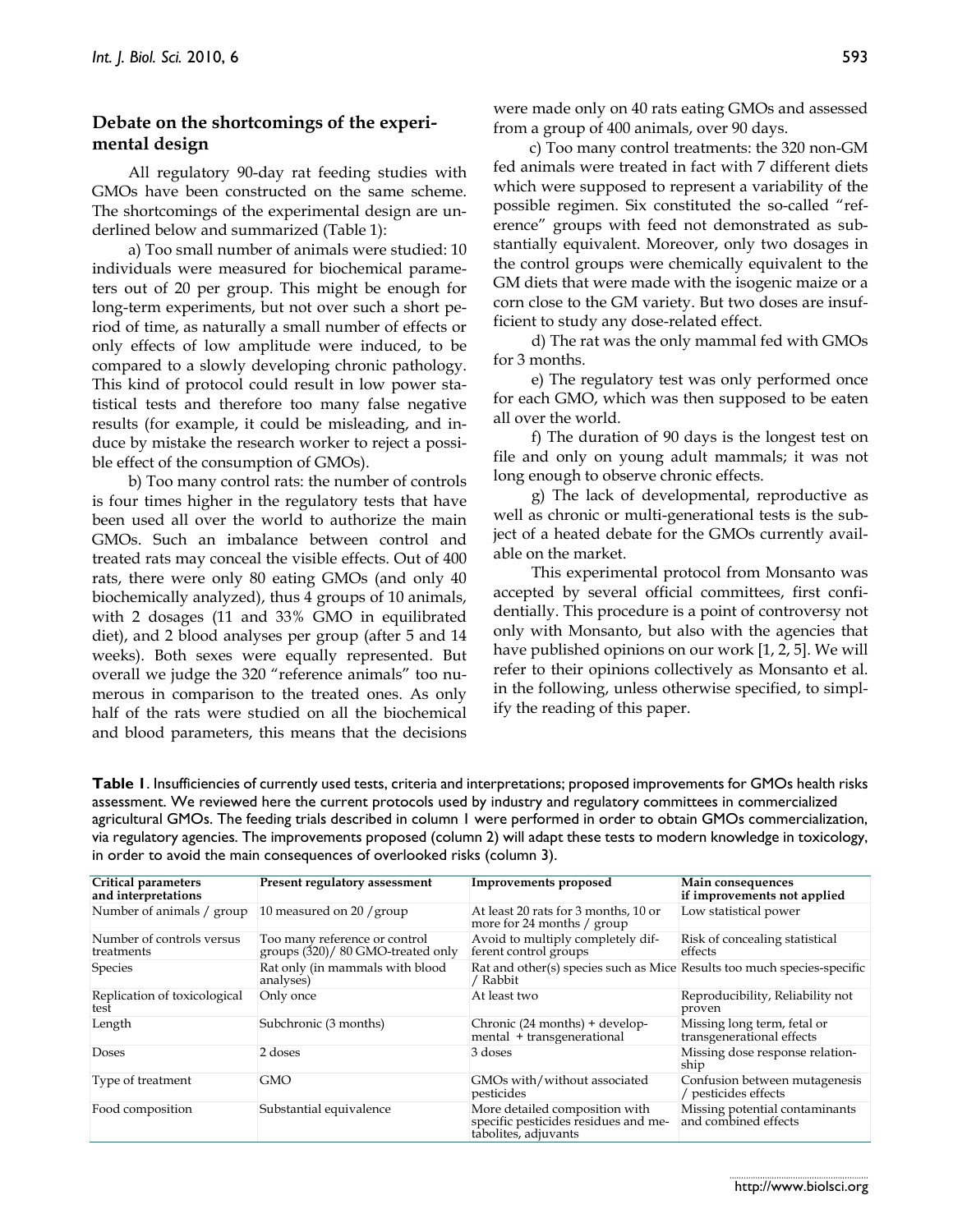| Norms followed                                        | <b>OECD 408</b><br>strictly or less                                                | OECD 408-453<br>with other details                                                  | Lack of hormonal sex specific<br>data for instance |
|-------------------------------------------------------|------------------------------------------------------------------------------------|-------------------------------------------------------------------------------------|----------------------------------------------------|
| Number of blood analyses                              | 2 measures only<br>after 5 and 14 weeks                                            | At least 3 the first trimester                                                      | Missing punctual phenomena                         |
| Biological interpretations<br>Dose-effects            | "Dose-related":<br>proportional effects only taken into<br>account with two doses! | Non linear effects to be studied (U or Risk to avoid endocrine, carci-<br>I curves) | nogenic, immune long-term ef-<br>fects             |
| Biological interpretations<br>Sex specificity         | Effects studied only if occurring in<br>both sexes                                 | Sex specific effects to be studied                                                  | Risk to avoid endocrine-specific<br>effects        |
| Biochemical modifications<br>linked to histopathology | Necessary                                                                          | Not always possible in 3 months                                                     | Risk of false negative results                     |
| Amplitude of effects studied                          | Effects inside of undefined historical<br>norm of the species not studied          | Any statistical difference with con-<br>trols to be studied                         | Risk of false negative results                     |
| Final biological conclusion<br>for an effect          | Should be plausible for the regula-<br>tory committee                              | Necessity of more objective criteria:<br>ex. lengthening of the test                | Major risk of subjective interpre-<br>tation       |

### **Debate on statistical tests**

If false positive effects are the concern of Monsanto et al. as well as of Séralini et al. [1, 5], we have underlined that false negative effects may be also amplified by the poor experimental design that curbs enough statistical power. Moreover, the fact that EFSA and HCB asked for a revision of statistical methods [13-14], implies that the accepted regulatory tests are insufficient for the time being, at least at this level. Therefore, as such, the experimental protocols admitted by Monsanto et al., even if advocated by the OECD, do not appear capable of offering statistical proofs of health risks nor of their absence except for highly noticeable health risks. Monsanto's tests should have been rejected by the international committees, if this argument fits. Only early warnings of toxicity can be suggested now, as already indicated  $|2|$ .

Moreover, it has to be noticed that Séralini et al. [1] and Spiroux de Vendômois et al. [2] did not try to test mathematically, as a whole, whether there had been a "GMO effect" on all the parameters: dosage, duration and sex. It was rather established by sex, duration and dosage, a list of all the parameters differentially expressed between control groups, and groups fed with GMOs. Note that Monsanto (raw data of MON 810, MON 863 and NK 603) do not calculate more, and even less, since the 11% dosage is not considered, if the highest dose of 33% is not different. Contrary to what Monsanto claims, the number and the nature of the signs we emphasize are not really different from the ones used in their reports. However, our revealed signs are classified by organs and take into account the differential effect related to dosage and sex. The difference between Monsanto's conclusions and ours is, again, about the biological interpretation rather than mere statistical points.

However, statistics can be discussed. The use of the ANOVA by Monsanto should not exempt them from doing an assessment of the power of the tests. At no time in the company studies this aspect was highlighted, although it is essential. As soon as a statistical test is used (a Student t test as well as an ANOVA), the result interpretation can only be based on the one on the p-value that allows an estimation of the risk  $\alpha$  of a Type I error when the null hypothesis is rejected, and on the other hand on the statistical power 1-β that allows an estimation of the risk  $β$  of a Type II error, when the null hypothesis is accepted. This power allows the estimation of the effect size. It is not because a hypothesis is not rejected that it is inevitably true.

We know that this test power depends on the sample size, on the Type I risk  $\alpha$ , and on the effect size we want to pick up. In Spiroux de Vendômois et al. [2], the only example of the power calculus in a Student test is just an illustration and not a demonstration of the fact that Monsanto's power tests are weak, even if they are true. The statistical power is never calculated for any of their ANOVA.

As a matter of fact, in their regulatory reports Monsanto et al. use an ANOVA without statistical power for each parameter, both for each sex and duration (week 5 and 14). Even if there are ANOVA calculations, they lead to the implementation of a large number of statistical tests: 4 times the number of parameters  $(4 = 2 \text{ sexes } x \text{ 2 durations})$ . Also in this case of multiple comparisons, the study of the false positives is not specific to the Student t test, and is not treated in these Monsanto's studies.

Our goal while reviewing Monsanto's data [1, 2] was to make a list of all the differentially expressed parameters. Thus it was essential to suggest a study of the false positives. The FDR method, accepted with Benjamini-Yekutieli's correction, makes it possible to take into account the potential dependency between the parameters. Also, we disagree the argument which claims that what is picked up by this method (but still statistically different) is inevitably obtained "by chance" (developed by some experts or agencies,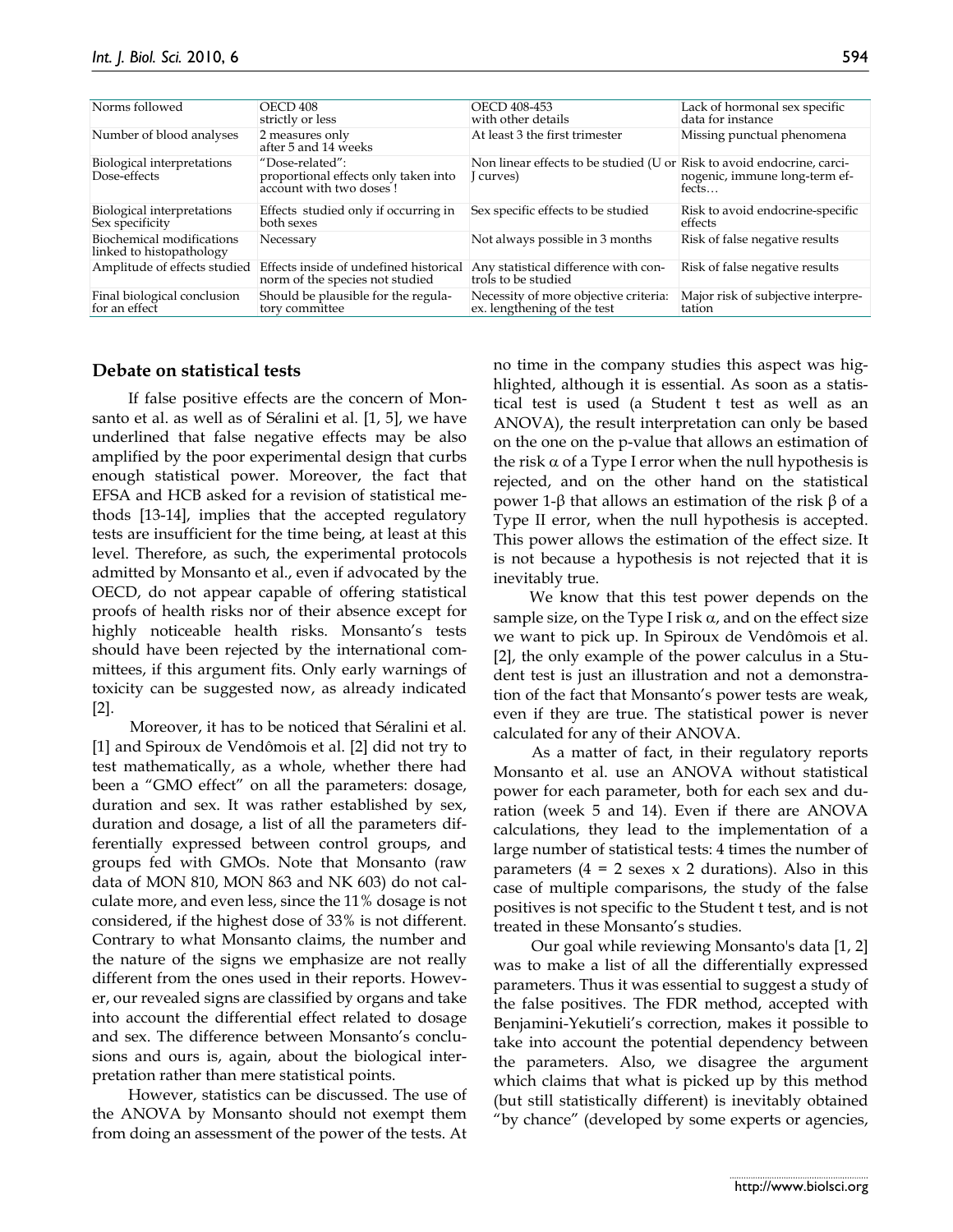Le Monde, 10/02/2010). The outcome still needs to be interpreted biologically.

The normal use conditions of the Student t tests are not always satisfied: small samples (equal or fewer than 10) in subchronic tests, normality's rejection by the Shapiro test and non homogeneity of variances. Thus we did apply nonparametric methods. But, even if Monsanto do make it clear (in all the "materials and methods" section of their reports of the raw data) that they do the same, there is not any application of it in their statistical test data: for each parameter, each duration, each sex, only the ANOVA is indicated, even when the data normality or the variance homogeneity is not satisfied. And yet, the physiological interpretation is supposed to be based on these results.

## **Consensus on statistical effects**

Not only does Monsanto admit major statistical differences for some parameters, but most of our results demonstrate huge discrepancies [2]. Significant and non-significant effects correspond to Monsanto data (94-96% of the total, depending on the GMO, deduced from Table E p 723 [2]). In the comment of our study, EFSA [15] admits the presence of visible statistical effects in the results *« The significant differences highlighted by Spiroux de Vendômois et al. have all been considered previously by the GMO panel... »*. Ergo, the major scientific disagreements are only about the biological interpretations of the statistical effects.

There remains a discussion about the weight curves for MON 863 treated rats which we have published [1], but that were not in the original report of Monsanto. The French committee CGB criticized the failure to take into account the individual variability for each rat in our first paper [1]. However, even when taking that into account, they admitted a significant effect on the female weights' variations of the GMO-fed group in their report on our work, which was used by EFSA, but still disregarded in EFSA's opinion. The authorities should then have reacted to such a serious sign. We certainly consider this as a shortcoming.

## **Divergent biological interpretations**

Therefore, the biological interpretations become crucial after a global statistical consensus. Two possible issues here: either a demonstration of innocuousness (Monsanto et al.'s opinion), or disturbing disruptions that should be followed by longer tests before approvals (in our opinion).

There are at least two arguments used by EFSA [15] and Monsanto et al. in general, to reject our study [2]. First, they said that our data were only presented

in percentages and not in absolute values. On the contrary, we indeed published absolute values to give an idea of the crude effects for MON 810, NK 603 [[2], pp 724-5] and MON 863 [[1], p 600]. However, it does not change the results in any way. Secondly, the parameter values in our studies are compared to the controls and references (boxes and double boxes in the tables), contrary to what was claimed in EFSA's official opinion.

In addition, biological interpretations strongly diverge between us and Monsanto et al., on several key-points. We have previously developed this debate, at least in part, in two reviews [5, 10], and suggested improvements in regulatory tests: relative to transparency, length, with a duration corresponding to the lifespan of animals (2 years for the rat in laboratory for instance, as is done for some pesticides and drugs). It has become essential to organize counter-evaluation.

EFSA and other national official committees have accepted to recommend the commercial release and consumption of these GMOs, based on Monsanto's own tests and interpretation. The main differences between their biological conclusions and ours, following statistical differences in biochemical and organ parameters, are listed below:

a) For the record, we would like to state that besides the controversy on the shortcomings of the protocol design outlined above, any early sign of difference should be collected in a table to get a global picture of the animal physiology after GMO consumption. It is really impossible within 90 days, with a single experiment worldwide and such a small number of rats, to get a consistent toxicological picture, as requested by Monsanto et al., and to consider the disturbing signs they indicate. This is a major point, because we are concerned by possible chronic pathologies.

Some effects may not be of major amplitude as yet; however, some are. For instance, the increase of the hearts' weight by 11% in males for NK603, or 40% increase in plasmatic triglycerides in females eating MON 863 (together with a pre-diabetic profile), could be considered as enough to trigger a moratorium. As a matter of fact, Monsanto did not repeat their studies or made them take place over a longer period of time. They even routinely prevent independent reproducibility by refusing to supply the material needed [12] and by blocking access to confidential data, as they did by bringing the case before the Court of Appeal in Germany [1] (however, they lost the case).

b) The statistical differences are often considered by Monsanto et al. between the GM-treated groups and the so-called "historical standards of the species"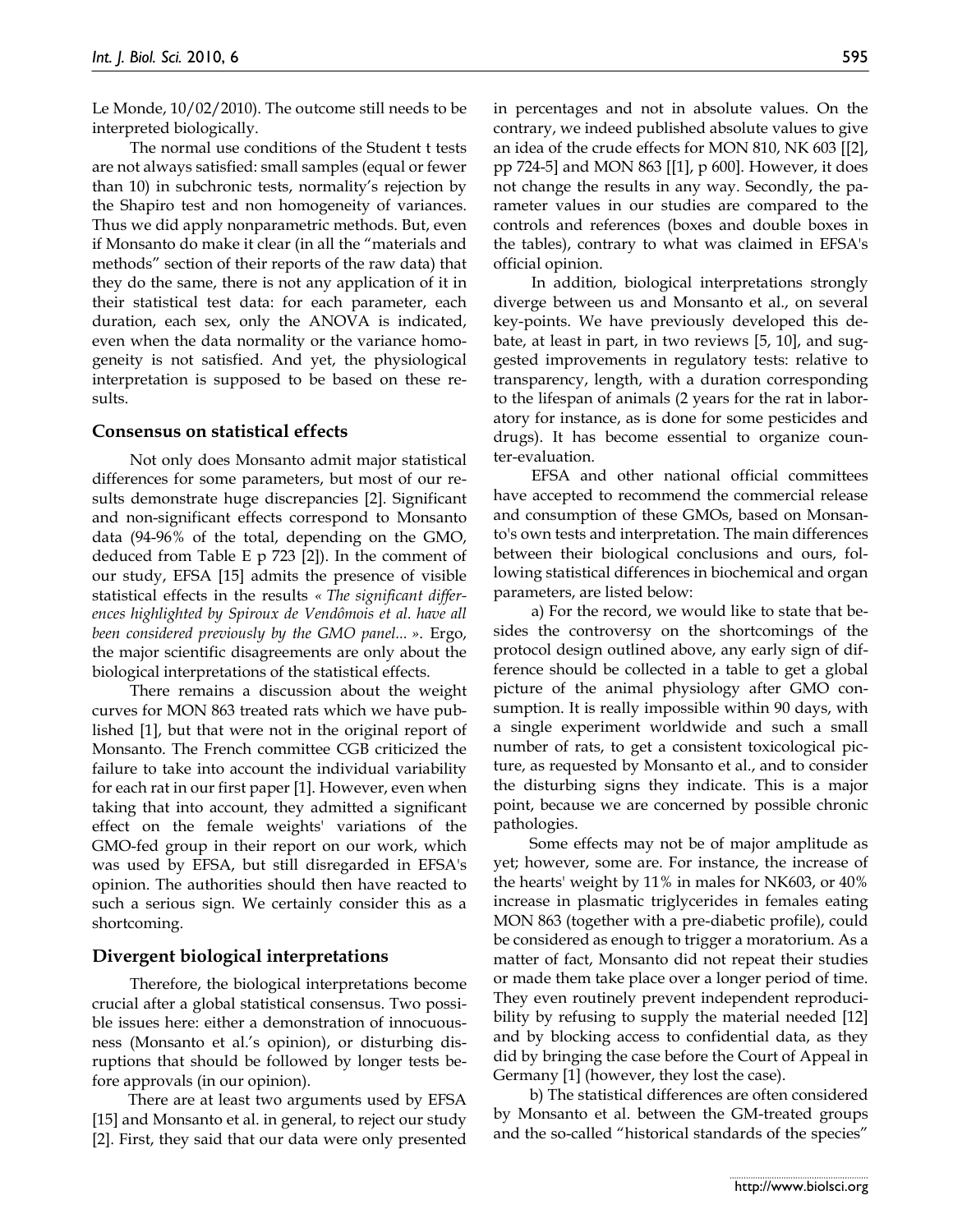which are undefined, as the also undefined "normal range". This approach makes it possible for them to consider larger variations as normal, for subjective reasons. The differences have to be considered first with the closest control group. It is only afterwards that it might be possible to compare it with experimental reference groups (Monsanto et al. did that first) receiving a non-equivalent regimen (for instance where salts or sugars are concerned). For the record, we wish to underline that the reference groups are still too numerous in comparison to the treated rats.

c) The significant effects are taken into account by Monsanto et al. only when they are similar in both sexes. This is not acceptable, since by the current knowledge [5] chronic pathologies, as well as the endocrine disturbances or some cancers, are usually sex-related and not proportional to the carcinogen dose taken over a short period of time. The data specificity of the parameters changing and depending on sex has just been admitted in Monsanto's answer to our study ([16], p. 12).

d) For Monsanto et al., the absence of dose-dependent effects is a reason to overlook the significant differences. This is also unacceptable, simply because, for instance, the potential endocrine disrupting antagonistic actions need to be taken into account [17]. Moreover, it has to be underlined that dose-dependency cannot be studied only with the two-dose study presented to the authorities by Monsanto (11 and 33% of GMO in the diet).

e) Since anatomo-pathological lesions or plasmatic biochemical disruptions could arise long after the beginning of a treatment, it is not necessary to establish correlations between these statistical differences and histopathological findings (overall within three months) to conclude on a disturbing sign, despite what Monsanto et al are claiming. In addition, histological slides and embedded organs are the property of the company, and were not double-checked by official committees or independent authors. We ask for an official counter-analysis, in particular of the male kidneys in these studies, that concentrate more than 43% of all disrupted parameters in a meta-analysis of all published data on commercialized GMOs [10].

We already know that during the MON 863 study, Monsanto highlighted anatomic signs of "chronic progressive nephropathy" on GM-fed male rats' kidneys. However, Monsanto did not see these signs as being noteworthy due to the fact that, according to them, they were well known to occur in old Sprague-Dawley rats. This explanation was then publicly repeated by the president of the CGB, the French evaluation committee for the GMO in question. But these rats were only 5 months old, and still quite young at the end of the experiment. Oddly enough, these anatomo-pathological signs on kidneys were not noticed during the studies on MON 810 and NK603 maize. Yet the rats were the same age and from the same strain.

f) The chemical composition of food/feed is an important indication. However all insecticide toxins/herbicide residues/unintended or unknown metabolites (due for instance to insertional mutagenesis or new metabolites) are not assessed; thus the substantial equivalence with non GM products is not a proof of innocuousness.

g) A bias for biological interpretations could also be seen in the fact that the regulatory toxicological tests were presented and commented for the authorities only by the companies developing industrial products, and this has been the case, for at least the last fifty years. Few studies have been conducted by independent groups such as Malatesta et al. [17-21] who found ultrastructural alterations of hepatic cells of mice that had eaten Roundup- tolerant GMOs. Finamore's study, which focused on an insecticide-producing variety, suggested gut and peripheral immune response to GM crop ingestion [22]. No industry-funded studies suggest potential side effects of GMO consumption. It is a well-known problem; for instance in the bisphenol A controversy, the meta-analysis of all studies performed showed that none of the industry-funded studies showed adverse effects of bisphenol A, whereas 90% of government funded ones showed hazards at various levels and various doses [23].

A proposition for studies conducted independently from companies to tackle this issue has been made to the Council of European Ministers by some of us [24].

#### **Conclusions and perspectives**

Controversy on biological interpretations is a usual way of advancement in science. It would however have been beneficial for the acceptance of biotechnologies by the public at large, to close this scientific debate by longer, more detailed, and transparent toxicological tests on GMOs, and in particular twenty years ago when the most widely grown GMOs were still experimental.

We wish to reassert that our work does not claim to demonstrate the chronic toxicity of the GMOs in question, especially since it is based on the data originating from insufficient tests that were accepted by regulatory authorities and Monsanto et al., a fact for which we are not in any way responsible. For the regulatory authorities, as well as Monsanto et al, these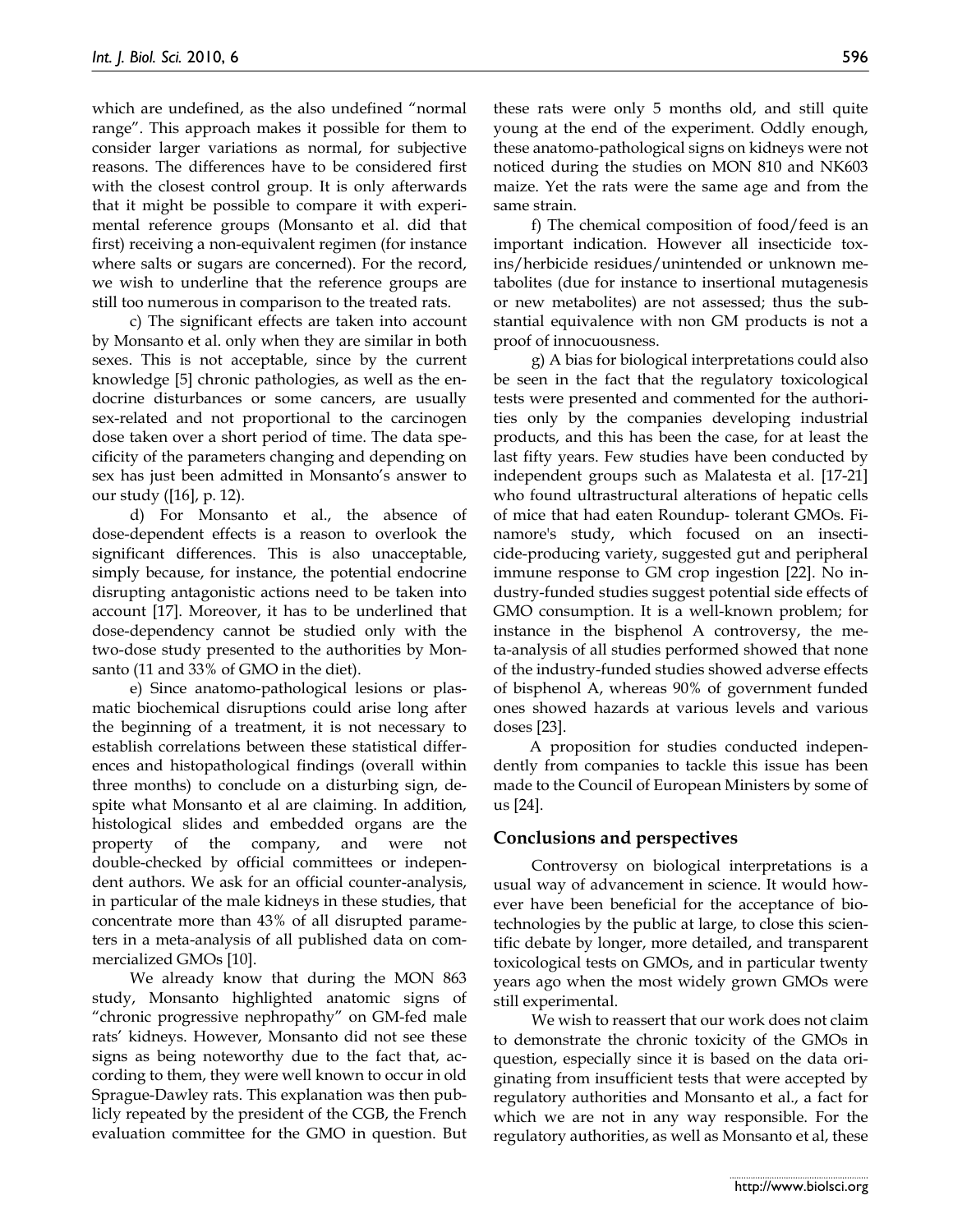tests prove chronic innocuousness for mammalian and human public health. And they claim it is not essential to demonstrate the GMOs innocuousness. This again raises the same issues and consequences. We have revealed the inefficiency both of these tests and of their statistical analysis and biological interpretations, for the various reasons detailed above. However, some of the in vivo 90-day tests are not performed any longer today to get worldwide commercial authorizations, especially for GMO with "stacked events" (*i.e*., producing one or several insecticides and tolerating one or two herbicides), and this is even more seriously inadequate since the so-called "cocktail effects" are not taken into consideration.

The same controversy took place (February 2010) in India, in relation to the authorization process for a transgenic eggplant that produces a new Bt insecticide. This authorization was based on three-month tests on three mammals and other animals for shorter times, which presented significant biological effects after this GM consumption [10, 25]. The same arguments were used in the debate in India. But in this case, the government decided to take the time to study chronic health effects, following our expertise, and therefore to implement a moratorium [26].

In the present case, we wish to underline that the commercial GMOs in question contain pesticide residues, some of which have been demonstrated as human cellular endocrine disruptors at levels around 1000 times below their presence in some GM feed [27]. Such Roundup residues are present in more than 80% of edible cultivated GMOs. This does not exclude other possible effects.

As a conclusion, we call for the promotion of transparent, independent and reproducible health studies for new commercial products, the dissemination of which implies consequences on a large scale. Lifetime studies for laboratory animals consuming GMOs must be performed, by contrast to what is done today, like the two-year long tests on rats for some pesticides or some drugs. Such tests could be associated to transgenerational, reproductive or endocrine research studies. And moreover, shortcomings in experimental designs may raise major questions on other chemical authorizations.

#### **Acknowledgements**

We are grateful to the administrative and scientific councils of CRIIGEN for fruitful discussions and to Herrade Hemmerdinger for the English revision of the manuscript.

## **References**

- 1. Séralini GE, Cellier D, Spiroux de Vendômois J. New analysis of a rat feeding study with a genetically modified maize reveals signs of hepatorenal toxicity. Arch Environ Contam Toxicol. 2007; 52: 596-602.
- 2. Spiroux de Vendômois J, Roullier F, Cellier D, et al. A comparison of the effects of three GM corn varieties on mammalian health. Int J Biol Sci. 2009; 5: 706-26.
- 3. Domingo JL. Health risks of GM foods: many opinions but few data. Science. 2000; 288: 1748-9.
- 4. Domingo JL. Toxicity studies of genetically modified plants: a review of the published literature. Crit Rev Food Sci Nutr. 2007; 47: 721-33.
- 5. Séralini GE, Spiroux de Vendomois J, Cellier D, et al. How subchronic and chronic health effects can be neglected for GMOs, pesticides or chemicals. Int J Biol Sci. 2009; 5: 438-43.
- 6. Clive J. Global Status of Commercialized Biotech/GM Crops: 2009. ISAAA Brief. 2009; 41:1-44.
- 7. Rosati A, Bogani P, Santarlasci A, et al. Characterisation of 3' transgene insertion site and derived mrnas in mon810 yieldgard maize. Plant Mol Biol. 2008; 67: 271-81.
- 8. Manetti C, Bianchetti C, Casciani L, et al. A metabonomic study of transgenic maize (zea mays) seeds revealed variations in osmolytes and branched amino acids. J Exp Bot. 2006; 57: 2613-25.
- 9. Natarajan SS, Xu C, Cregan P, et al. Utility of proteomics techniques for assessing protein expression. Regul Toxicol Pharmacol. 2009; 54:32-6
- 10. Séralini GE, Mesnage R, Clair E et al. Genetically modified crops consumption at large scale: possible negative health impacts due to holes in assessment. Environ Sci Pollut Res; submitted.
- 11. [Internet] CRIIGEN. Support to Gilles-Eric Séralini and his co-authors in respect of scientific controversy and counter evaluation. http://www.criigen.org/SiteEn/index.php?option =com\_content&task=blogcategory&id=80&Itemid=119.
- 12. Waltz E. GM crops: Battlefield. Nature. 2009; 461: 27-32.
- 13. EFSA. Statistical considerations for the safety evaluation of GMOs. EFSA Journal 2010; 8: 1250-59
- 14. HCB. Avis sur le dossier EFSA/GMO/NL/2005/22. France : HCB, French Council of Biotechnologies. 2009.
- 15. [Internet] EFSA. GMO Panel deliberations on the paper by de Vendômois et al, 2009. http://www.efsa.europa.eu/en/ events/event/gmo100127.htm.
- 16. Monsanto. Response: de Vendômois (Séralini) et al. US : Monsanto. 2009.
- 17. Moslemi S, Seralini GE. Estrogens and Breast Cancer: Aromatase and Activity Disruption. Trends in Breast Cancer Research. 2005; :101-127.
- 18. Malatesta M, Caporaloni C, Gavaudon S, et al. Ultrastructural morphometrical and immunocytochemical analyses of hepatocyte nuclei from mice fed on genetically modified soybean. Cell Struct Function. 2002; 27: 173-180
- 19. Malatesta M, Biggiogera M, Manuali E, et al. Fine structural analyses of pancreatic acinar cell nuclei from mice fed on genetically modified soybean. Eur J Histochem. 2003; 47: 385-388.
- 20. Malatesta M, Baldelli B, Battistelli S, et al. Reversibility of hepatocyte nuclear modifications in mice fed on genetically modified soybean. Eur J Histochem. 2005; 49: 237-42.
- 21. Vecchio L, Cisterna B, Malatesta M, et al. Ultrastructural analysis of testes from mice fed on genetically modified soybean. Eur J Histochem. 2004; 48: 449-454.
- 22. Finamore A, Roselli M, Britti S, et al. Intestinal and peripheral immune response to MON810 maize ingestion in weaning and old mice. J Agric Food Chem. 2008; 56:11533-9.